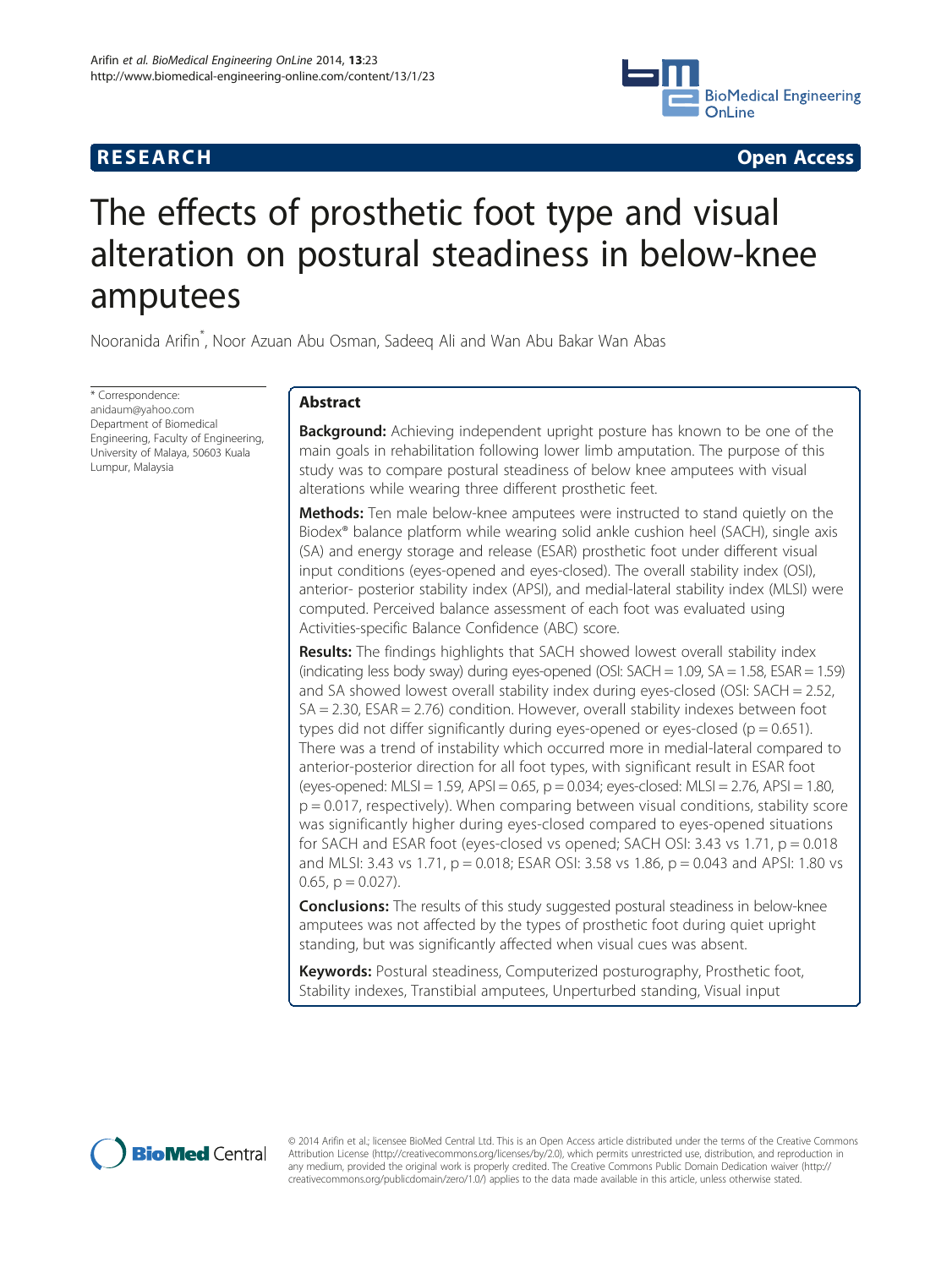#### Background

The ability to maintain postural stability is the foundation of achieving independent standing and walking [\[1](#page-8-0)]. It is a complex task that integrates somatosensory (proprioceptive, cutaneous and joint), visual and vestibular inputs along with motor coordination to maintain the center of mass (CoM) within the base of support [\[2](#page-8-0)-[4](#page-8-0)]. Any deficits in these components will result in poor control of body posture, which is often associated with the risk of falling and has been identified as a major health problem [\[5](#page-8-0)]. In people with lower limb amputations, they must compensate for the challenging task in maintaining postural stability by increasing dependence on visual and vestibular information [[3\]](#page-8-0). Due to the important role of visual information, postural stability assessment with eyes-closed condition is necessary to determining the utilization of other sources of sensory information during postural control in addition to the eyes-open condition which serves as baseline clinical assessment [[6](#page-8-0)]. In fact, previous study showed that the absence of visual input will increase the postural sway and asymmetry of stance in below-knee amputees [[7](#page-9-0)].

In able-bodied person, the motor coordination responsible for postural stability maintenance consists of ankle and hip strategies which produce corrective torque in order to counter the destabilizing torque due to gravity that causes deviation of the CoM [\[8](#page-9-0)]. In the absence of perturbation, the muscle contracts eccentrically to resist the gravitational forces. However, in order to maintain postural stability during perturbation, concentric muscle contraction is essential. Hence, stiffer muscles potentially increase the efficiency of postural control mechanism. Researchers theorized that stiffness of the ankle muscle might play an important role in maintaining balance and joint stability [\[2](#page-8-0)[,9](#page-9-0)]. However, loss of muscular structures as results of below-knee amputation causes deficits in sensory input from proprioceptive component at the feet and ankle. As a result, amputees exhibit a higher incidence of falling than able-bodied people because of the former's deficits in controlling horizontal movements in medial-lateral or anterior-posterior directions [\[10](#page-9-0)].

Consequently, to substitute for the loss of the ankle-foot complex, the prosthetic foot is prescribed for the amputees. Along with advancements in technology, prosthetic foot has gone through tremendous transformations in terms of design and materials used. From previous postural balance assessment in the amputee subjects, researchers suggested that reduced sway may be due to the relatively stiff ankle of the prosthetic foot which limits the dorsiflexion or plantarflexion movement [[11,12\]](#page-9-0). However, the effect of such stiffness to the postural balance remains unclear due to the variations in types of prosthetic feet tested in such studies that may have had influenced their balance performance.

Although balance confidence and stability has shown to associate with walking performance and social activity [[10\]](#page-9-0), studies on postural balance with different foot category are scarce compared with research on other biomechanical areas [[13\]](#page-9-0). The primary purpose of this study is to systematically assess the influence of three different prosthetic foot types to the overall, medial-lateral, and anterior-posterior control of postural steadiness in person with below-knee amputation. The secondary purpose was to compare postural steadiness during quiet standing when visual inputs were altered.

# Methods

#### Participants

A convenience sample of ten male unilateral below-knee amputees gave written consent to participate in this study. All subjects had at least one year experience in current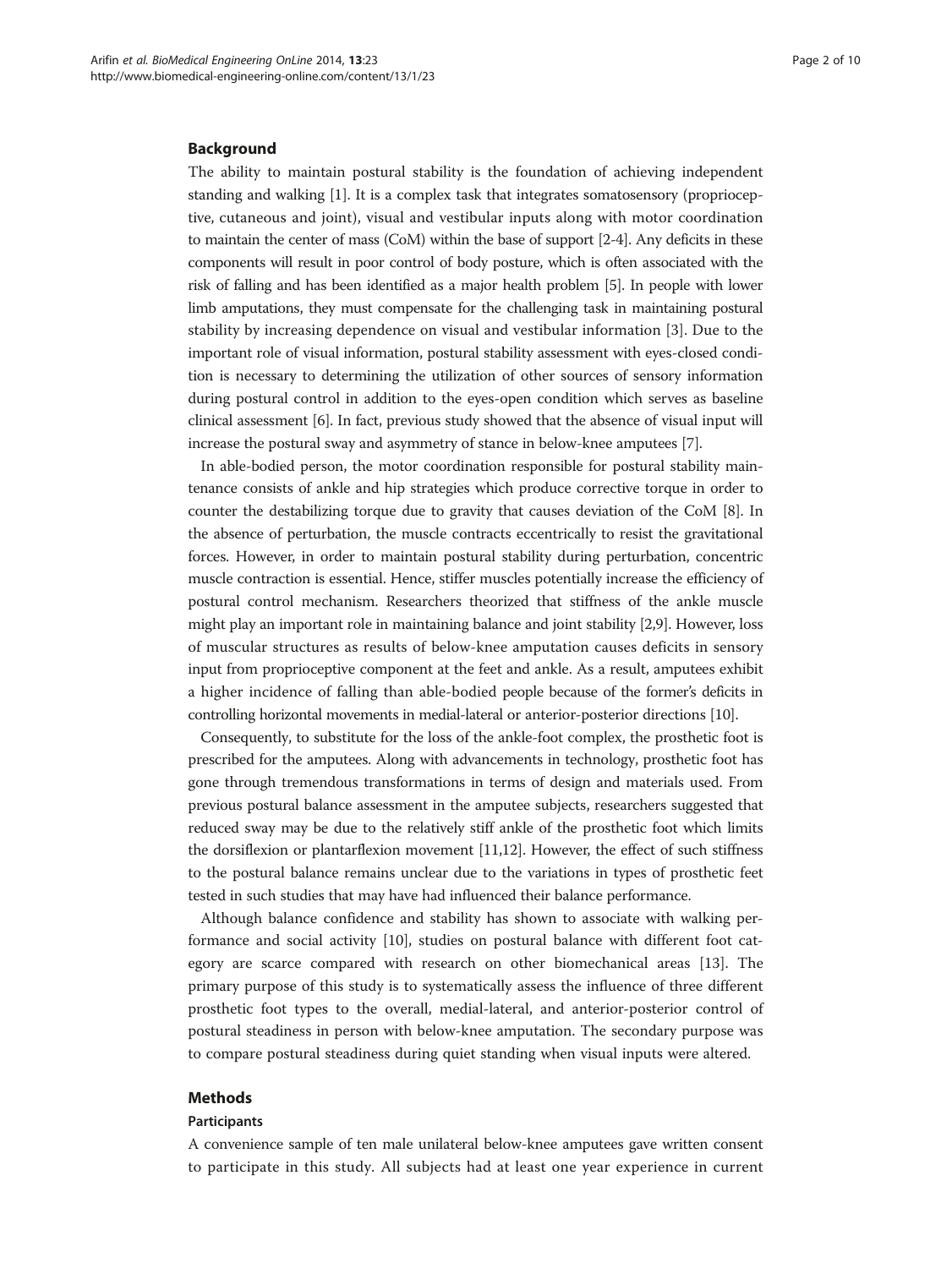<span id="page-2-0"></span>prosthesis and able to walk without the use of assistive device. Subjects with visual or vestibular impairment, residuum pain, other neurological deficits or musculoskeletal injury were excluded. This study was approved by the Institutional Review Board in accordance with the Helsinki Declaration. Subjects are all recruited via the University of Malaya Medical Centre that undergone the same rehabilitation programs. In this study, each subject served as his own control. The participants' demographic information is shown in Table 1.

# Foot selection

Three different foot types were tested: solid ankle cushion heel foot (Enjoylife, Fujian, China), single-axis foot (Enjoylife, Fujian, China) and energy saving and return foot Talux® (Ossur, Reykjavik, Iceland), as shown in Figure [1](#page-3-0). The solid ankle cushion heel foot (SACH) is a non-articulating foot that has wooden keel and high-density rubberized foam cushioned heel. The single-axis foot consists of a single hinge that permits 15-20° of plantarflexion and 5-8° of dorsiflexion motion. The energy saving and return foot Talux® is a Flex-Foot with J-shaped multiaxial ankle and heel-to-toe carbon fibre footplate designs. Each test foot was attached to the patient's existing prosthesis and optimally aligned by the same registered prosthetist. After completed the static and dynamic alignments, subjects walked for 15 minutes to familiarize with the foot. Each tested foot was prescribed according to the subject's foot size and body weight, with

| Subject        | Age<br>(y) | Height<br>(m) | <b>Mass</b><br>(kg) | Cause of<br>amputation | <b>Mobility</b><br>$grade^{\dagger}$ | <b>Time since</b><br>amputation (y) | Prosthetic<br>foot | Suspension           | <b>BBS</b><br>(total 56) |
|----------------|------------|---------------|---------------------|------------------------|--------------------------------------|-------------------------------------|--------------------|----------------------|--------------------------|
| 1              | 59         | 1.71          | 75                  | Diabetic               | K <sub>2</sub>                       | 6                                   | <b>SA</b>          | PTB with<br>pelite   | 52                       |
| $\overline{2}$ | 23         | 1.62          | 88                  | Trauma                 | K3                                   | $\overline{2}$                      | <b>SA</b>          | PTB with<br>pelite   | 56                       |
| 3              | 45         | 1.78          | 84                  | Trauma                 | K3                                   | 25                                  | SA                 | PTB with<br>pelite   | 56                       |
| $\overline{4}$ | 52         | 1.67          | 64                  | Trauma                 | K3                                   | 5                                   | <b>ESAR</b>        | TSB with<br>pin lock | 56                       |
| 5              | 42         | 1.72          | 58                  | Trauma                 | K3                                   | 9                                   | <b>SA</b>          | TSB with<br>pin lock | 56                       |
| 6              | 38         | 1.75          | 100                 | Diabetic               | K <sub>2</sub>                       | 5                                   | SA                 | TSB with<br>pin lock | 56                       |
| $\overline{7}$ | 44         | 1.77          | 109                 | Diabetic               | K <sub>2</sub>                       | 3                                   | <b>ESAR</b>        | TSB with<br>pin lock | 49                       |
| 8              | 25         | 1.65          | 55                  | Tumor                  | K3                                   | 3                                   | <b>ESAR</b>        | TSB with<br>pin lock | 56                       |
| 9              | 61         | 1.62          | 69                  | Diabetic               | K <sub>2</sub>                       | $\overline{7}$                      | <b>SA</b>          | TSB with<br>pin lock | 51                       |
| 10             | 59         | 1.66          | 68                  | Diabetic               | K <sub>2</sub>                       | 6                                   | <b>SA</b>          | TSB with<br>pin lock | 41                       |
| Mean           | 44.8       | 1.70          | 77.0                |                        |                                      | 7.1                                 |                    |                      | 52.9                     |
| <b>SD</b>      | 13.5       | 0.06          | 17.9                |                        |                                      | 6.6                                 |                    |                      | 4.9                      |
| $p$ -value     | 0.325      | 0.391         | 0.504               |                        |                                      |                                     |                    |                      |                          |

|  |  | <b>Table 1 Participant characteristics</b> |
|--|--|--------------------------------------------|
|--|--|--------------------------------------------|

† Based on Medicare K-level.

PTB: Patellar tendon bearing socket, TSB: Total surface bearing socket, BBS: Berg Balance Score. Statistically significant of differences between the study groups was set as  $p < 0.05$ .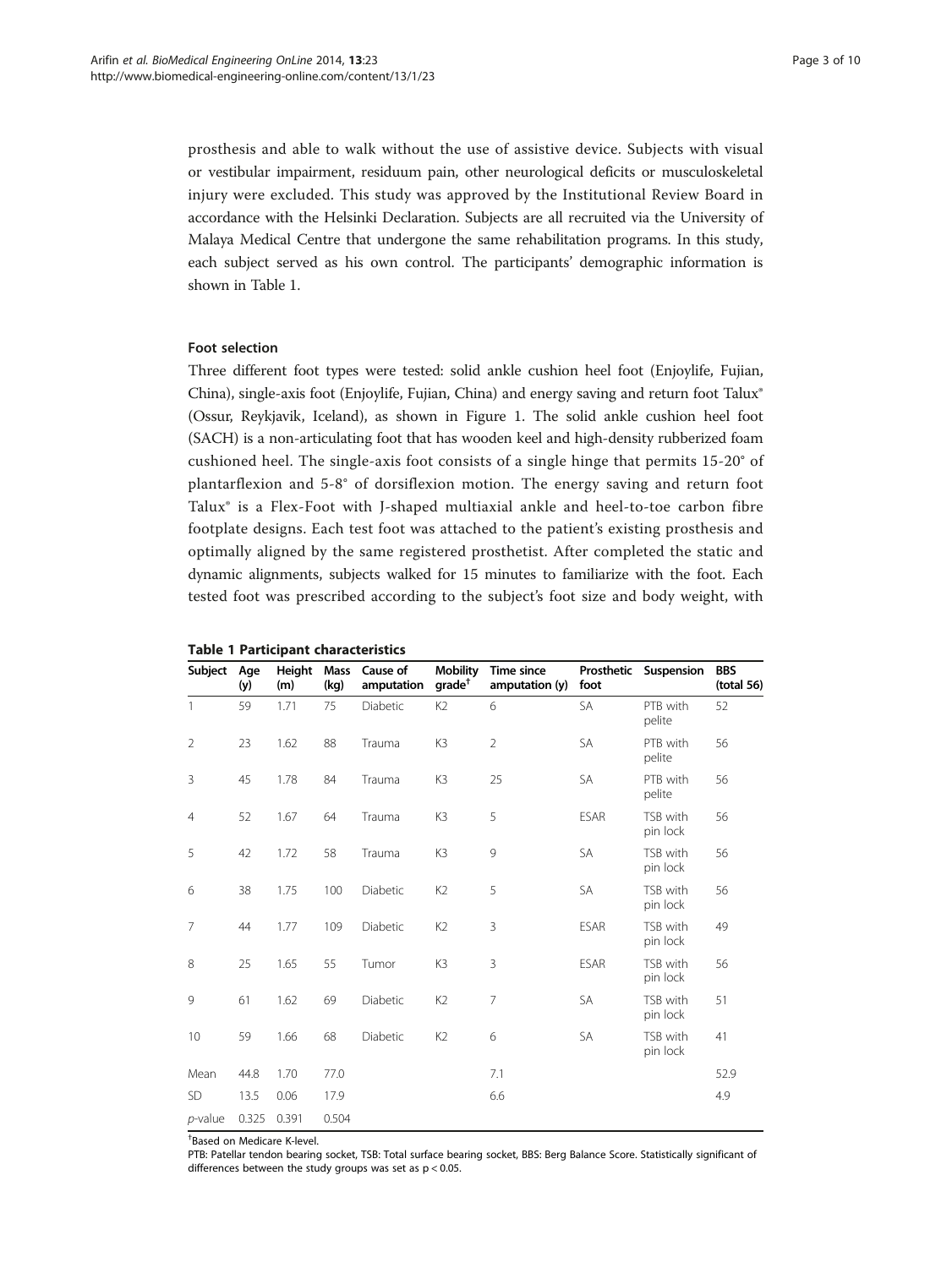<span id="page-3-0"></span>

addition of activity level for the Talux® foot. Subjects were tested with their own socket and suspension components throughout the study. Although the structure of the prosthetic foot can be seen by the subject, the mechanical differences between the test feet were not revealed. Each subject wore their own covered shoe and the same shoe was used for each prosthetic feet. The heel height ranged from 2–2.5 cm between subjects.

### Procedure

Familiarization of the test procedures was conducted during the first visit. The prosthetist evaluated and ensured that the subjects' existing prosthetic sockets and components were well fit before the testing trials. Subjects completed Short Form Health Survey (SF12v2) to evaluate the quality of life status of the subjects [[14\]](#page-9-0) to confirm that their postural stability is not affected by confounding factors from poor mental and physical conditions. To ensure similar balance status of all subjects, the Berg balance test [\[15\]](#page-9-0) was conducted to assessed functional balance performance. A score of 0–20 indicates a high risk, 21–40 indicates a medium risk, and 41–56 indicates a low risk of falling. Subjects who failed to maintain equilibrium during the test were excluded from the study.

The first foot type was fitted during the first visit. After one week of accommodation period, subjects return to the laboratory for assessment. This period was reported sufficient for below-knee amputees before functional assessment of the prosthesis [\[16](#page-9-0)]. All subjects completed the Activities-specific Balance Confidence (ABC) scale [[10](#page-9-0)] at each testing session to rate their balance confidence of a particular test foot. The overall score out of 100 was calculated by taking the average score of all items. After all test procedures were completed for the first foot, the foot was removed and replaced with the second test foot. Subsequently, the third test foot was attached to the prosthesis in the following week. The test was counterbalance across subjects to negate order effects. Finally, subjects attended the final visits to change the test foot with their original foot.

# Balance testing

Postural stability indexes during quiet standing with eyes-opened (EO) and eyes-closed (EC) were measured using the Biodex Stability System (BSS) (Biodex Medical System, Shirley, NY, USA) for its known reliability in objective assessment of postural stability [[17,18\]](#page-9-0). This device consists of a circular platform with series of strain gauges which can be used to assess subject's control of balance on either static or unstable surface condition [[19](#page-9-0)]. From the CoM excursion about the anterior- posterior and medial- lateral axes from the center point, the BSS measures the overall stability index (OSI), anteriorposterior stability index (APSI) and medial- lateral stability index (MLSI). Furthermore,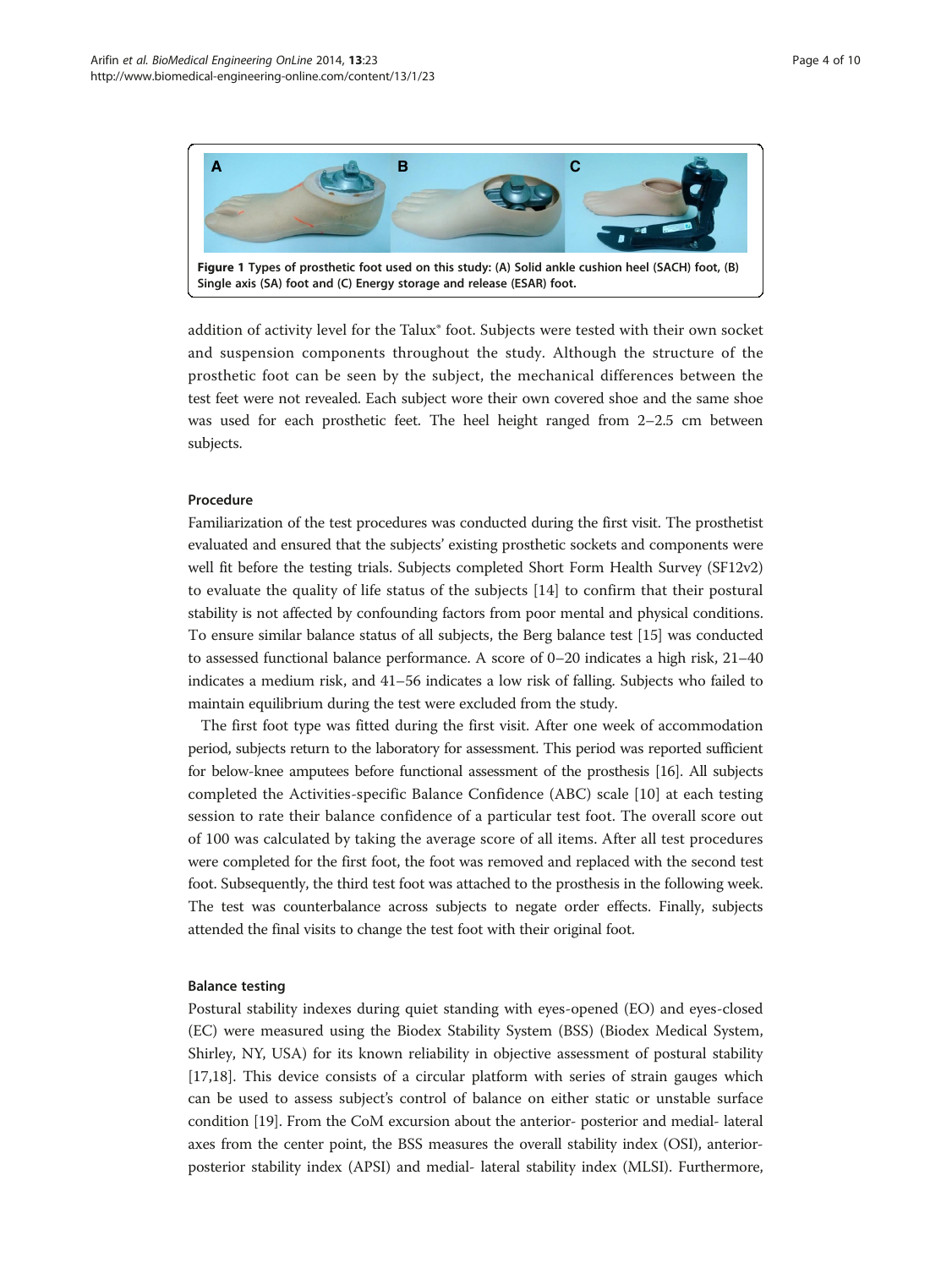OSI was suggested as the best balance indicator [[20](#page-9-0)]. The platform was integrated with computer software (Biodex, Version 3.1, Biodex Medical Systems) that enables the device to calculate the stability indexes. Since BSS assessed deviations from center, lower index score indicated greater stability. Subjects were instructed to step on the BSS platform and stood with a standardized position with each foot positioned 17 cm between the heel centres and 14˚ between the long axes of the feet to eliminate between-subject variability or biased results during balance testing [\[21\]](#page-9-0). To ensure this standardized position was maintained accurately for each test across all subjects, the positions were marked on the balance platform. During the test, subjects were asked to maintain their arms alongside the body, and look straight ahead at a point on the wall approximately 1.5 m away at eye level to prevent vestibular distraction and head movement. The platform was then locked into stable position, and foot placement was recorded as manufacturer's guidelines [[19](#page-9-0)]. Each testing trial lasted for 20 seconds and three testing trials were measured for reliable measures [[17\]](#page-9-0), both with eyes open and eyes closed. A standardized instruction was given to all subjects to "stand as still as possible" to ensure high consistency in their body sway during static posturography assessment [[22\]](#page-9-0). Subject was allowed to a 30 seconds rest periods in a sitting position between the trials and were instructed not to change the position of their feet on the platform. The handrails at both sides of the BSS were positioned and could only be used to prevent falling if the subjects totally lost their balance. In addition, an assistant stood at the back of the subject for additional safety. In the event of malposition of the feet or loss of balance, the trial was deleted and data collection was continued until all trials were completed.

#### Statistical analysis

All data were initially screen for normality of distribution by using the Shapiro Wilk's test. Therefore, non-parametric statistical analyses were adopted. The Friedman's repeated measures test were used to compare the overall ABC score and stability indexes for the three prosthetic feet. When differences were identified between groups, post-hoc pairwise comparison was conducted to determine where the significant differences occurred. The Wilcoxon-signed rank test was used to compare between EO versus EC conditions and APSI versus MLSI score for each prosthetic foot. Statistical analysis was performed using SPSS v16.0 (SPSS Inc., Chicago, IL, USA), with level of significance was set at p < 0.05 for all analysis.

#### Results

# Participants' characteristics

The mean age, weight and height for all ten participants were shown in Table [1](#page-2-0). No significant differences were observed among the amputees in terms of age, height, and body mass. The Berg balance score indicated that all participants have a low risk of falling. According to the Medicare Functional Classification Level [[23\]](#page-9-0), participants engaged in K2-K3 activity level.

#### Comparison between prosthetic foot types

The average and mean values for all outcome parameters with the significant differences observed are depicted in Table [2](#page-5-0). When Friedman test were made between prosthetic foot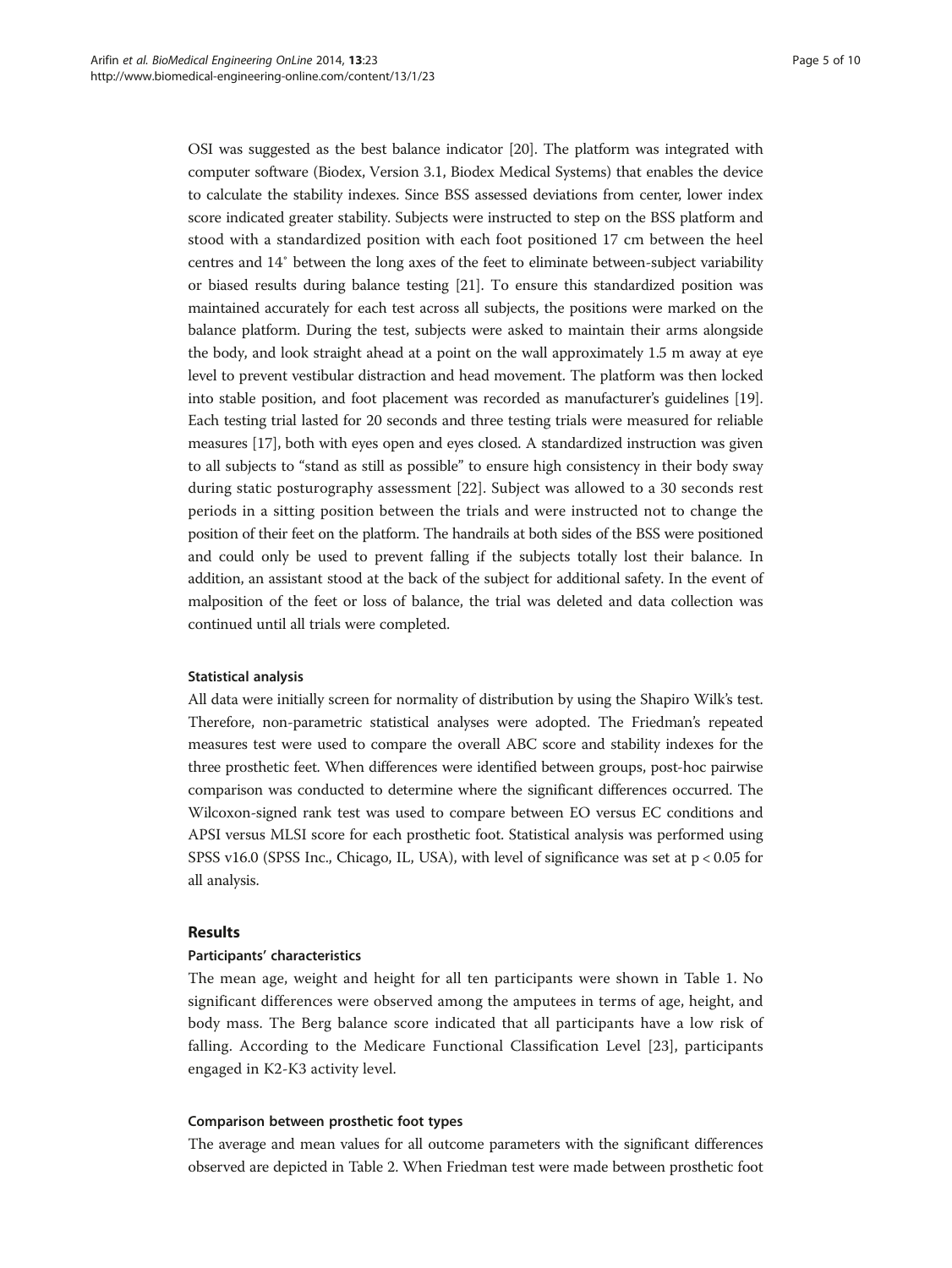<span id="page-5-0"></span>Table 2 The mean and (standard deviation) of stability indexes score and ABS score for three types of prosthetic foot during eyes-opened and eyes-closed conditions

| <b>Outcomes parameters</b> | <b>Visual cues</b> | Types of prosthetic foot |                  |                    |  |
|----------------------------|--------------------|--------------------------|------------------|--------------------|--|
|                            |                    | <b>SACH</b>              | SΑ               | <b>ESAR</b>        |  |
| APSI mean (sd)             | EO                 | $1.08(1.02)$ *           | 0.80(0.68)       | 0.65 $(0.34)^{4*}$ |  |
|                            | EC                 | 1.89(0.96)               | 1.33(0.61)       | 1.80 $(1.03)^{4}$  |  |
| MLSI mean (sd)             | EO                 | $1.09(0.92)$ *           | 1.58 (1.94)      | 1.59 $(1.35)^{4*}$ |  |
|                            | EC                 | 2.52(1.19)               | 2.30(1.18)       | 2.76 $(1.37)^{*}$  |  |
| OSI mean (sd)              | EO                 | $1.71(1.25)^*$           | 1.90 (1.99)      | $1.86$ (1.34)*     |  |
|                            | EC                 | 3.43(1.17)               | 2.91(1.06)       | 3.58 (1.49)        |  |
| ABC score mean (sd)        |                    | 79 (13.8) <sup>a</sup>   | 86.1 $(7.5)^{b}$ | 90.6 $(7.1)^{a,b}$ |  |

 $A^4$ p < 0.05: significant difference in comparison to MLSI and APSI.

\*p < 0.05: significant difference in comparison to eyes-opened (EO) and eyes-closed (EC).

<sup>a</sup>p < 0.05: significant difference when compared with ABC score between SACH and ESAR using post-hoc analysis.

 $\rm{^{b}}p$  < 0.05: significant difference when compared with ABC score between SA and ESAR using post-hoc analysis.

types (SACH vs SA vs ESAR), the stability indexes score (OSI, APSI, MLSI) revealed non-statistically significant differences during both eyes-opened condition ( $p = 0.651$ ,  $p = 0.607$ ,  $p = 0.317$  respectively) and eyes-closed condition ( $p = 0.651$ ,  $p = 0.630$ ,  $p = 0.891$ respectively). The MLSI was statistically higher than APSI for ESAR foot in both eyes-opened and eyes-closed conditions ( $p = 0.034$  and  $p = 0.017$ , respectively).

# Comparison between eyes-opened and eyes-closed

Comparative Wilcoxon-signed rank analysis between visual conditions (EO-EC) revealed that the OSI, APSI and MLSI score were higher during eyes-closed compared to that of eyes-opened condition for all foot types (Figure 2). However the differences of stability scores between the two conditions were only statistical significant in OSI ( $p = 0.018$ ) and MLSI ( $p = 0.018$ ) for SACH foot, as well as in OSI ( $p = 0.043$ ) and APSI ( $p = 0.027$ ) for ESAR foot. Differences of stability scores for SA foot failed to reach any significant differences during eyes-closed and eyes-opened conditions (Figure [3\)](#page-6-0).

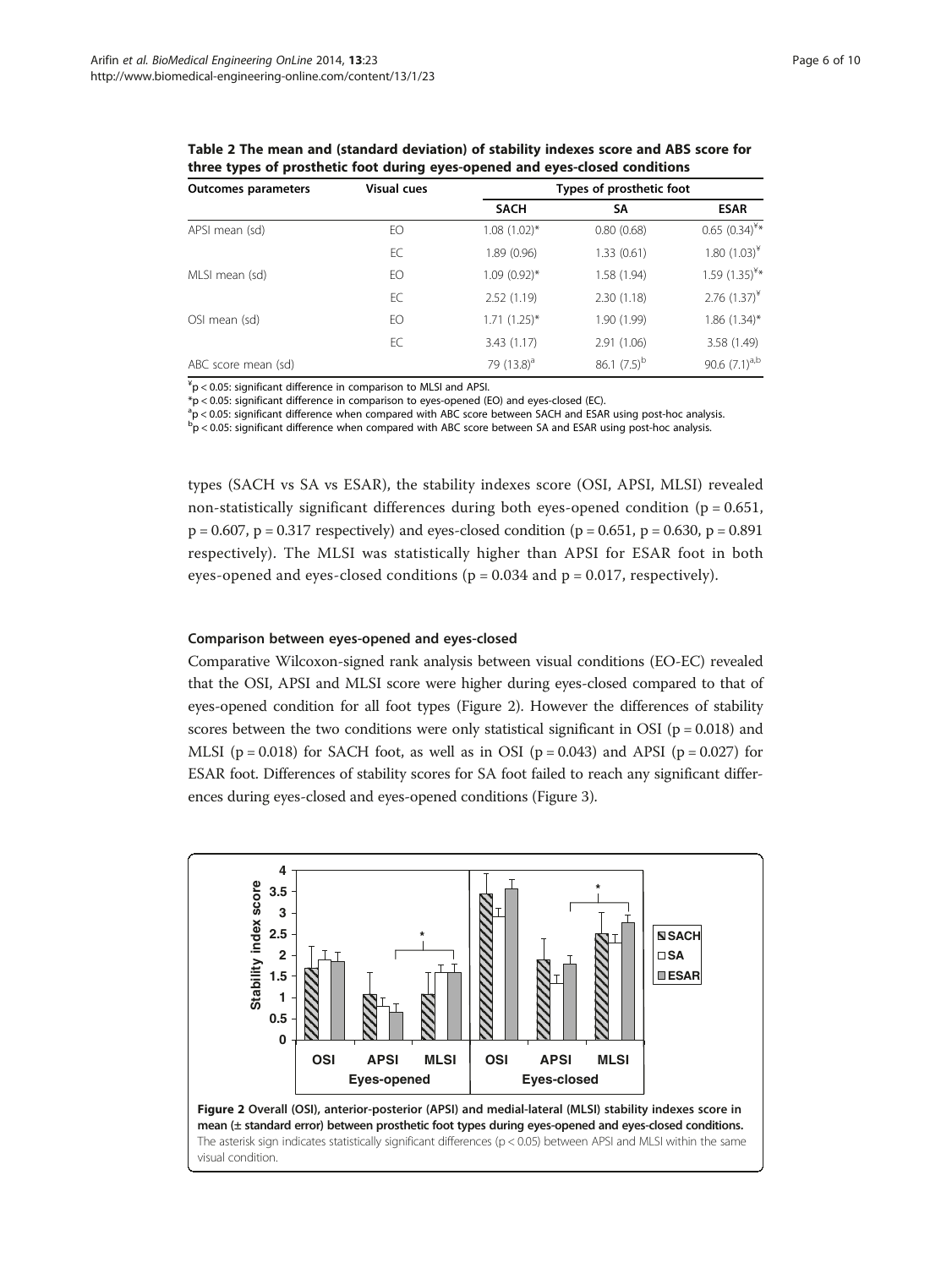<span id="page-6-0"></span>

#### Perceived-balance assessment

The analysis of ABC score demonstrated a statistically significant differences between the SACH, SA and ESAR foot ( $p = 0.016$ ). Further post-hoc analyses revealed that the differences occurred between ESAR and SACH ( $p = 0.043$ ) as well as ESAR and SA ( $p = 0.028$ ).

# **Discussion**

In this study, the influence of three prosthetic foot types to the postural steadiness in person with below-knee amputation was assessed during unperturbed standing. Additionally, the contribution of visual information in maintaining postural balance was evaluated. We demonstrated the possibilities of using Biodex stability system to provide clinical static balance assessment before progression into dynamic testing and training for populations with lower-limb amputation. Moreover, static balance has become an essential skill in rehabilitation process for the amputee populations to achieve independent standing and walking [\[1,](#page-8-0)[9\]](#page-9-0).

Prosthetic foot was prescribed to help amputees regulate the body's CoM within the base of support to achieve postural equilibrium during quiet standing, as opposed to the plantarflexors-dorsiflexors mechanism in able-bodied person [\[5\]](#page-8-0). The primary findings in our study revealed that the control of postural steadiness during unperturbed bilateral standing was unaffected by the types of prosthetic foot used. Nevertheless, it is important to note that the SACH foot scored the lowest OSI indicating the least body sway when standing with the eyes-opened. This result may be due to the rigid ankle which offers no articulation thus minimizing the excursion of the CoM. Additionally, it further supports the notion from previous study that stiffer prosthetic foot maybe a potential justification in enhancing the safety of postural stability in this population by decreasing the body sway [[11](#page-9-0)]. Similarly, our results were in accordance with previous study which proposed that the CoM excursion may have been constrained by the stiffness of the prosthetic ankle complex [[12](#page-9-0)]. However, our study did not quantify the contribution from the intact limb or musculature of the residual limb which may influence the control of postural steadiness [[9\]](#page-9-0).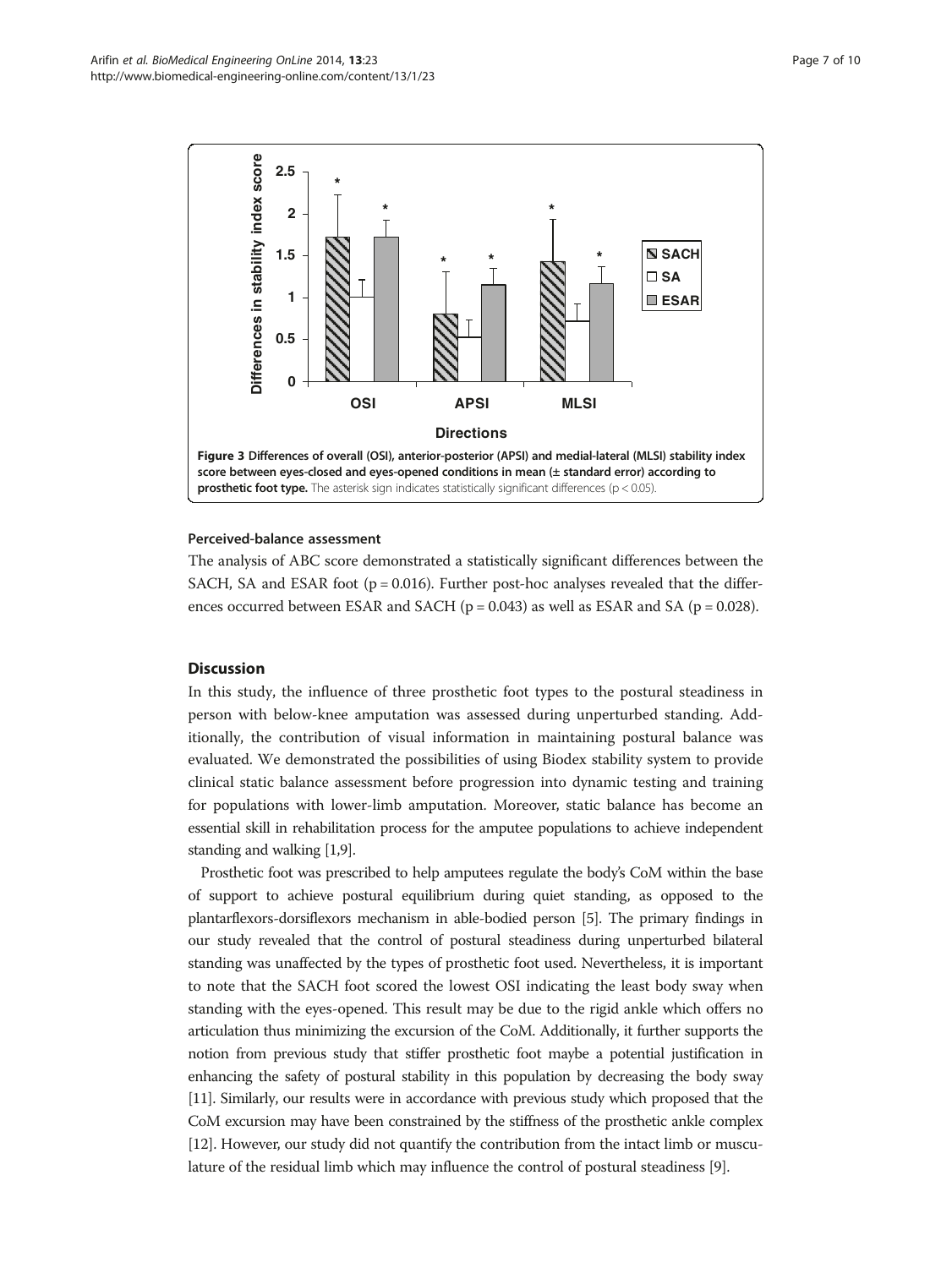In contrast, the SA foot was considered most stable compared to other types of feet when visual input was removed as indicated by the lowest OSI. This finding suggested that the elimination of visual will increase utilization of other source of sensory information input in the organization of postural control. Particularly, the residual limb has been suggested to enhance the limited proprioceptive information [\[12\]](#page-9-0) as the body weight is transmitted to the soft tissues via the socket to control the postural responses initiated at the ankle joint [\[5\]](#page-8-0). Additionally, the proprioception input from residual limb muscles may cause some movements at the ankle joint in the SA foot to counterbalance the body's natural fluctuation in response to gravity during quiet standing. Our results agreed with the suggestion of prosthetic ankle range of motion as an important characteristic in foot-ankle component selection [[24](#page-9-0)].

In able-bodied person, the lateral stability is controlled by alternating the activation of the hip abductors and adductors in order to transfer the body's CoM between the legs [[25](#page-9-0)]. However, lower limb amputation leads to insufficient control of weight-shifting to maintain posture which has caused instability in medial-lateral direction. We found that the deviation of CoM was greater in frontal plane as depicted by higher MLSI scores compared to APSI scores in both eyes-opened and eyes closed conditions for all foot types. The results of our study were in agreement with previous findings that an increase of CoM excursion in the medial-lateral direction maybe the results of compensation strategy to the impairment in controlling balance in the anterior-posterior direction [[24](#page-9-0)]. However, the MLSI was significantly higher than APSI score in ESAR foot during eyes-opened and eyes-closed. This may be possibly due to the flexibility of the carbon fibre ESAR foot which provides eversion and inversion causing more sway movement and instability to the most of the subjects where single-axis foot is their habitual prosthesis. Additionally, the fear of falling which often occurs among the amputees can also lead to additional use of the hip strategy [[26](#page-9-0)], which is reflected by the high stability indexes in medial-lateral direction in all prosthetic feet. Therefore, the medial-lateral instability experienced by the amputees can be utilized as a predictor for risk of falling [\[27\]](#page-9-0). This finding highlights the importance of learning how to balance over the prosthetic foot in order to control the displacement of CoM over the base of support for the amputees. Our results suggest that it is necessary to validate the improvement of postural stability in frontal plane following fall prevention program among the amputees.

Vision has been suggested as the main source of information used in the regulation of posture control under normal situation [[4](#page-8-0)]. The findings of this current study corroborate with previous studies on amputees that showed greater postural instability when visual cues was occluded [\[28](#page-9-0)]. Explicitly, regardless of foot type, this study showed that the stability indexes were higher during eyes-closed condition which indicated greater deviation of CoM. The differences in balance indices between eyes-opened and eyes-closed conditions were only significance for SACH and ESAR, suggesting habitual adaptation to SA foot for most of the subjects.

Significant differences in the ABC scores found between prosthetic feet suggested that the amputees perceived disparities between the passive stability offered by the ankle mechanisms. Their perceived balance confidence was the highest in ESAR foot, followed by SA and SACH foot. This finding may be due to improved gait performance in lower-limb amputees such as increased tibial forward progression and adaptability to uneven terrain when using ESAR foot as reported previously [[24,25](#page-9-0)].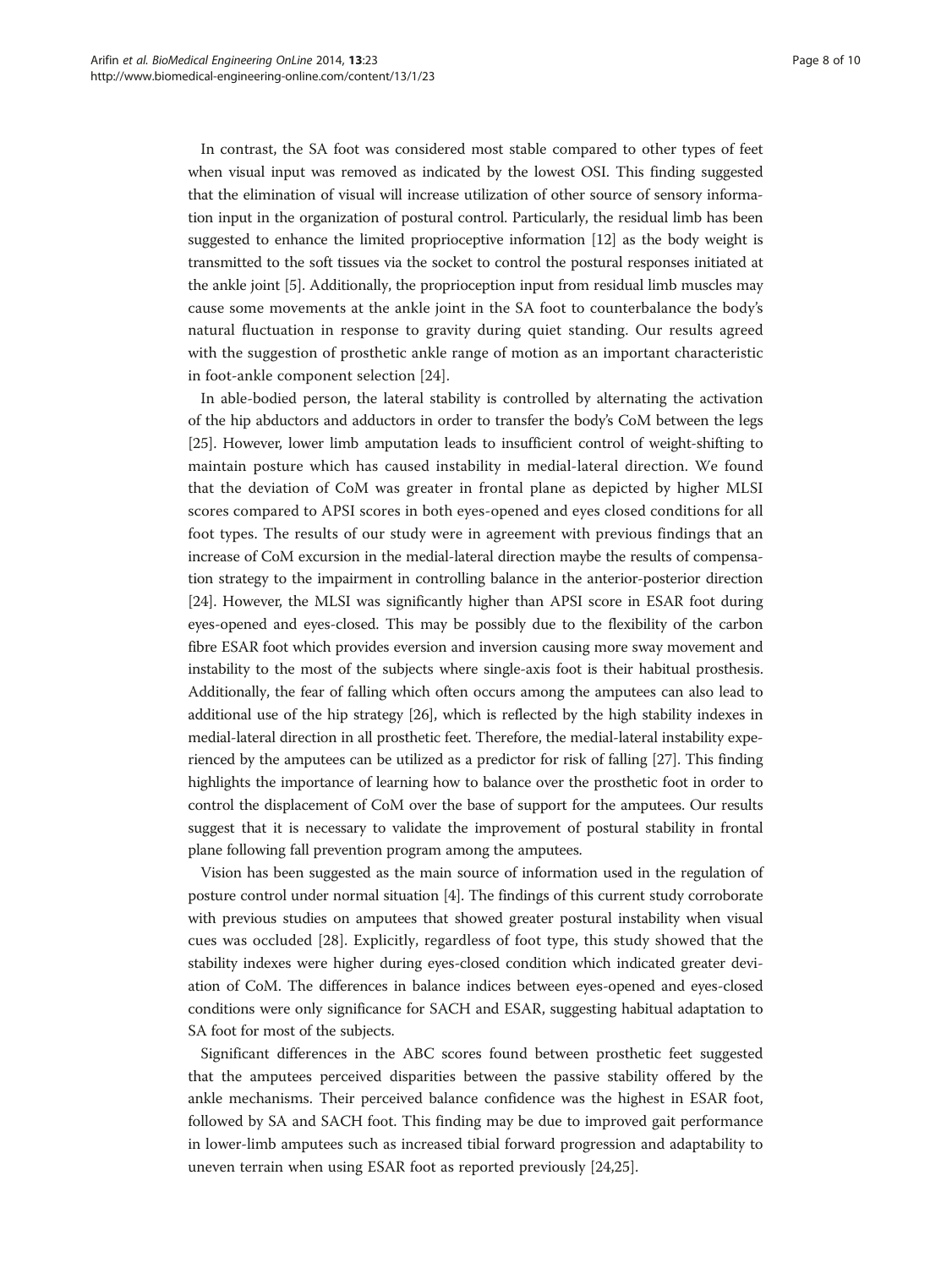<span id="page-8-0"></span>We acknowledged that lack of previous studies comparing the influence of prosthetic foot types on the control of postural stability limits the possibility to associate our results with others. In addition, variations found in the length of residual limb among the subjects may affect postural stability where shorter residual limb exhibited larger body sway than that of medium length [[29\]](#page-9-0). Additionally, the current results are only indicative for lower limb amputees whom are typical community ambulator and may not be generalized to all amputees. While the present study assessed balance control during quiet standing, future research should investigate the response of different prosthetic feet during more challenging situations to resemble real life situations. Results in this study were based on balance performance from a mixture of traumatic and diabetes caused of amputation. Researchers reported that person with amputation due to vascular adopted different balance control strategy with those of non-vascular reason due to poor somatosensory status found in dysvascular amputees, which caused an increase of body sway during quiet standing [\[30](#page-9-0)]. Therefore, larger sample size with similar characteristics might find a statistically significant difference in terms of postural control between prosthetic foot designs.

#### Conclusion

The current study demonstrated that prosthetic foot types did not influence the maintenance of postural steadiness in below-knee amputees although there was a trend of better stability with rigid ankle foot. Nevertheless, visual cues were shown to affect postural stability in SACH and ESAR foot. This initial finding should be considered when prescribing the prosthetic foot to the amputees.

#### Abbreviations

ABC: Activities-specific balance confidence; APSI: Anterior-posterior stability index; BBS: Berg balance score; BSS: Biodex stability system; CoM: Center of mass; EC: Eyes closed; EO: Eyes opened; ESAR: Energy storage and return; MLSI: Medial-lateral stability index; OSI: Overall stability index; SA: Single-axis foot; SACH: Solid ankle cushion heel foot; SOT: Sensory organization test.

#### Competing interests

The authors declare that they have no competing interests.

#### Authors' contributions

NA designed the study concept, conducted the experiments, analyzed and interpreted the data as well as drafted the manuscript. NAAO and WABWA applied the financial grant, supervised the overall study and revised the manuscript draft. SA collected and analyzed the data and helped prepared the results and discussion of the manuscript. All authors read and approved the final manuscript.

#### Acknowledgements

This study was supported by UM/MOHE/HIR Project No. D000014-16001.

#### Funding source

University of Malaya/Ministry of Higher Education Malaysia (UM/MOHE/HIR Project No. D000014-16001).

#### Received: 21 December 2013 Accepted: 26 February 2014 Published: 5 March 2014

#### References

- 1. Melzer I, Benjuya N, Kaplanski K: Postural stability in the elderly: a comparison between fallers and non-fallers. Age Ageing 2004, 33:602–607.
- 2. Blackburn JT, Prentice WE, Guskiewicz KM, Busby MA: Balance and joint stability: the relative contributions of proprioception and muscular strength. J Sport Rehabil 2000, 9:315-328.
- 3. Shumway-Cook A, Woollacott M: Attentional demands and postural control: the effect of sensory context. J Gerontol 2000, 55A:M10–M16.
- 4. Shumway-Cook A, Horak FB: Assessing the influence of sensory interaction on balance: suggestion from the field. Phys Ther 1986, 66:1548–1550.
- 5. Winter DA, Patla AE, Frank JS: Assessment of balance control in humans. Med Prog Technol 1990, 16:31–51.
- 6. Redfern MS, Yardley L, Bronstein AM: Visual influences on balance. J Anxiety Disord 2001, 15:81–94.